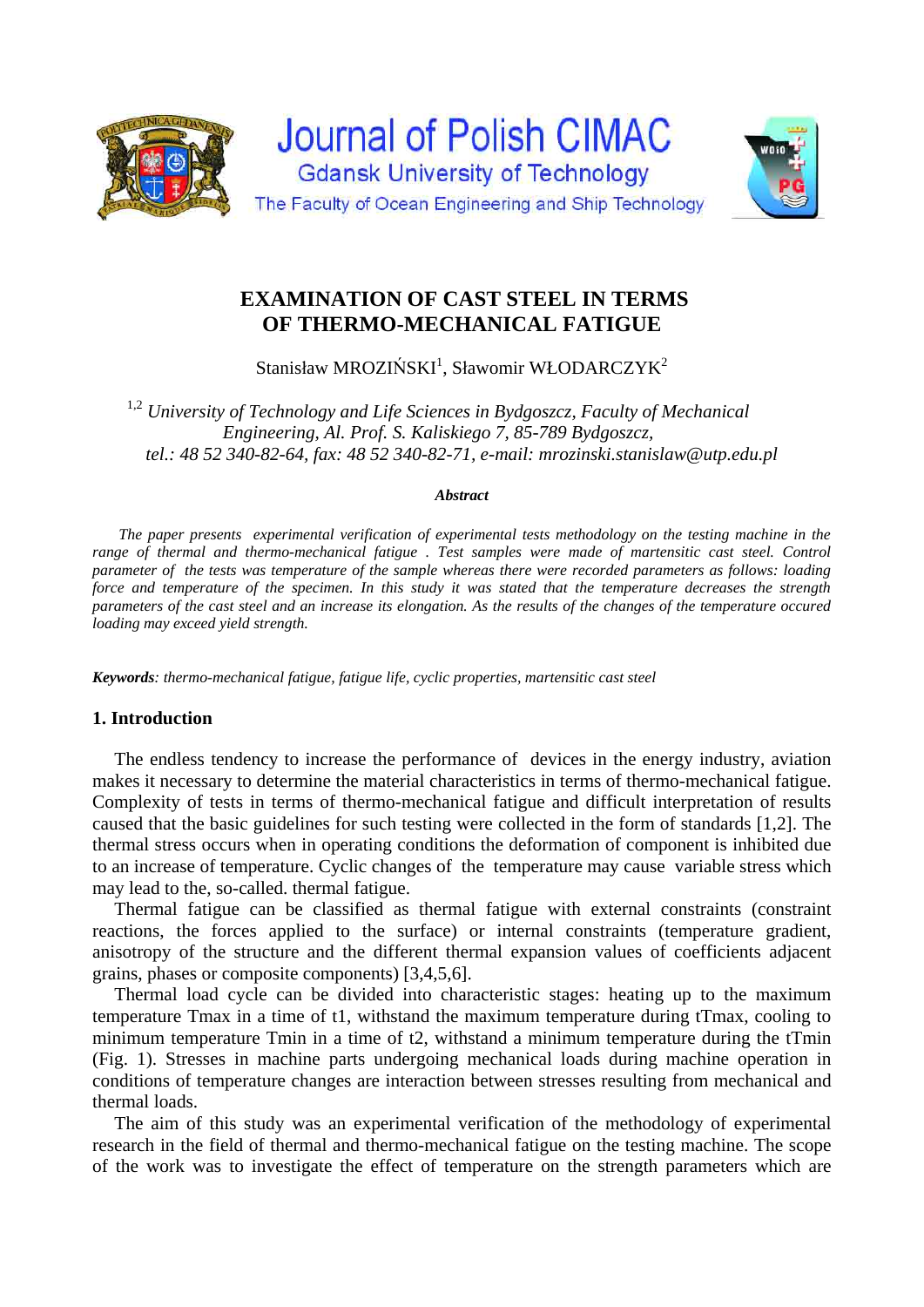determined in static tensile tests and stresses which generate in the metal under conditions of external constraints.



*Fig. 1. Cycle stages of heat load* 

## **2. Description of tests**

Martensitic cast steel GX12CrMoVNbN9-1 was used during verification tests. The chemical composition of the cast steel is given in table. 1.

| Table 1. The chemical composition of cast steel GX12CrMoVNbN9-1 in%. |    |    |                                                           |  |  |    |  |           |      |
|----------------------------------------------------------------------|----|----|-----------------------------------------------------------|--|--|----|--|-----------|------|
|                                                                      | Mn | Si |                                                           |  |  | Mo |  | <b>Nb</b> |      |
|                                                                      |    |    | $0.47$   0.31   0.014   0.004   8.22   0.90   0.12   0.07 |  |  |    |  |           | 0.04 |

*Table 1. The chemical composition of cast steel GX12CrMoVNbN9-1 in%.* 

 Specimens were prepared according to the standard [7]. Static and cyclic tests were carried out under conditions of mechanical stress and under thermal load. Static tests were performed according to the standard [8] for the four levels of temperature. During the tests actual values of the loading force and deformation of the specimen were recorded. Fig. 2 presents the specimen fixed in the grips of the testing machine prepared for the static tensile tests.





*a) b)* 

*Fig. 2. Tests at elevated temperatures: a) Fixing of the extensometer, b) The specimen in the heating chamber* 

 Test was carried out under the heat load on the testing machine equipped with a heating chamber. Chamber heating elements are the resistive coils. Power of the installed heating elements allow to warm up the specimen with the speed of about  $10^{\circ}$  C / min. The temperature of the specimen was monitored using a thermocouple mounted to the measuring part of the specimen.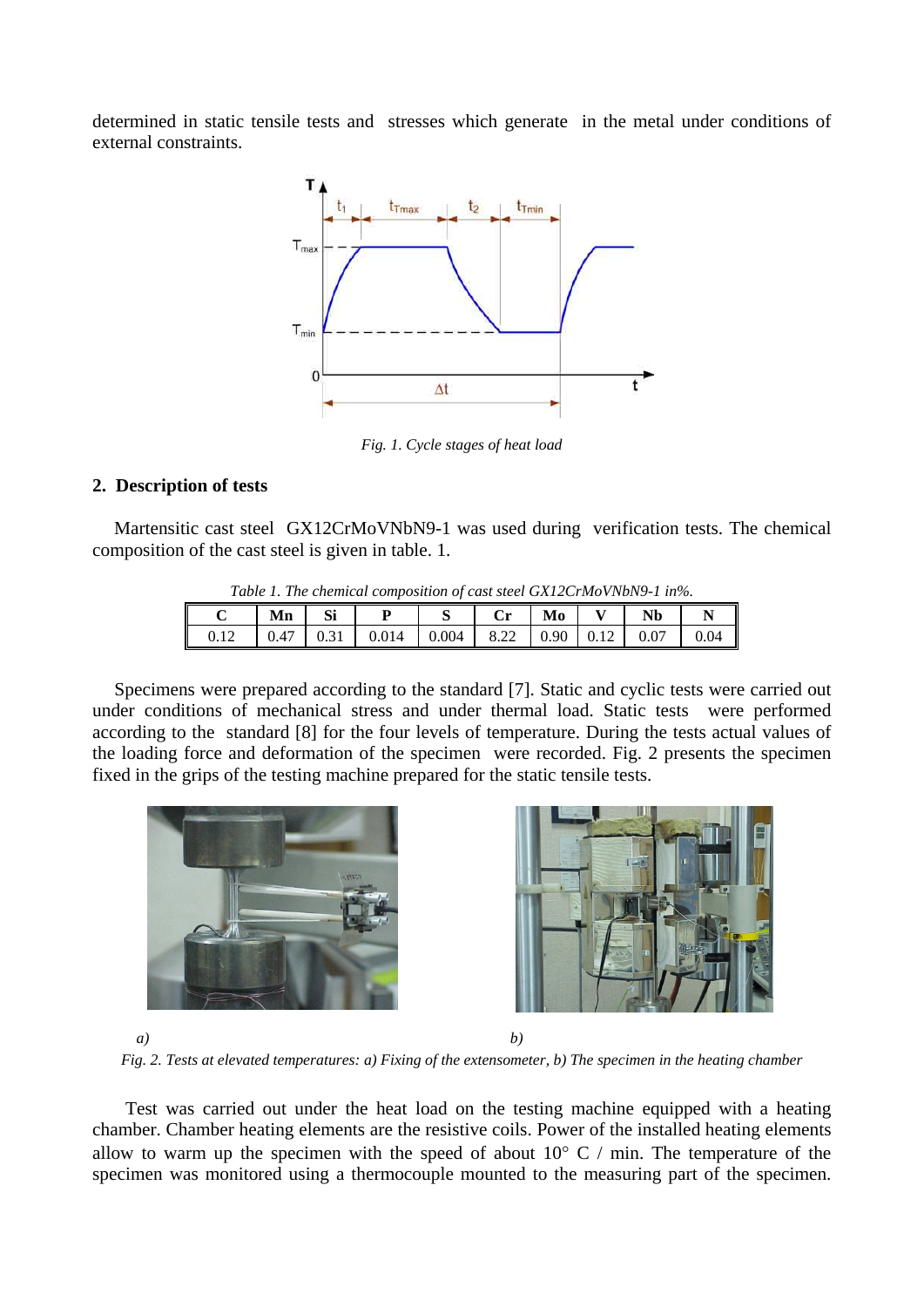Specimen temperature was changed according to the program shown in Fig. 3. Recorded values during heating and cooling of the chamber was the force which loaded the specimen and specimen's temperature. The parameter which was maintained during the tests was the level of specimen deformation ( $\varepsilon$ =const). Deformation of the specimen was monitored using an extensometer with a measuring base of 12.5 mm.



*Fig. 3. Thermal fatigue tests: a) measuring system b) program of changes of temperature and stresses* 

#### **3. Test results**

#### **3.1. Mechanical stress**

 The results obtained under conditions of mechanical loading at different temperatures are presented in graphs, static stretching of the coordinate system of the stress-elongation (Fig. 4). Stresses in the specimen were calculated as the ratio of momentary value of loading force per cross-sectional area before the specimen loading.



*Fig. 4. The results of static tests: a) tensile graphs, b) influence of temperature on strength parameters*

 The results of static tensile tests were analyzed in the context of the effect of temperature on basic strength parameters. Fig. 5 summarizes the basic values of strength parameters in the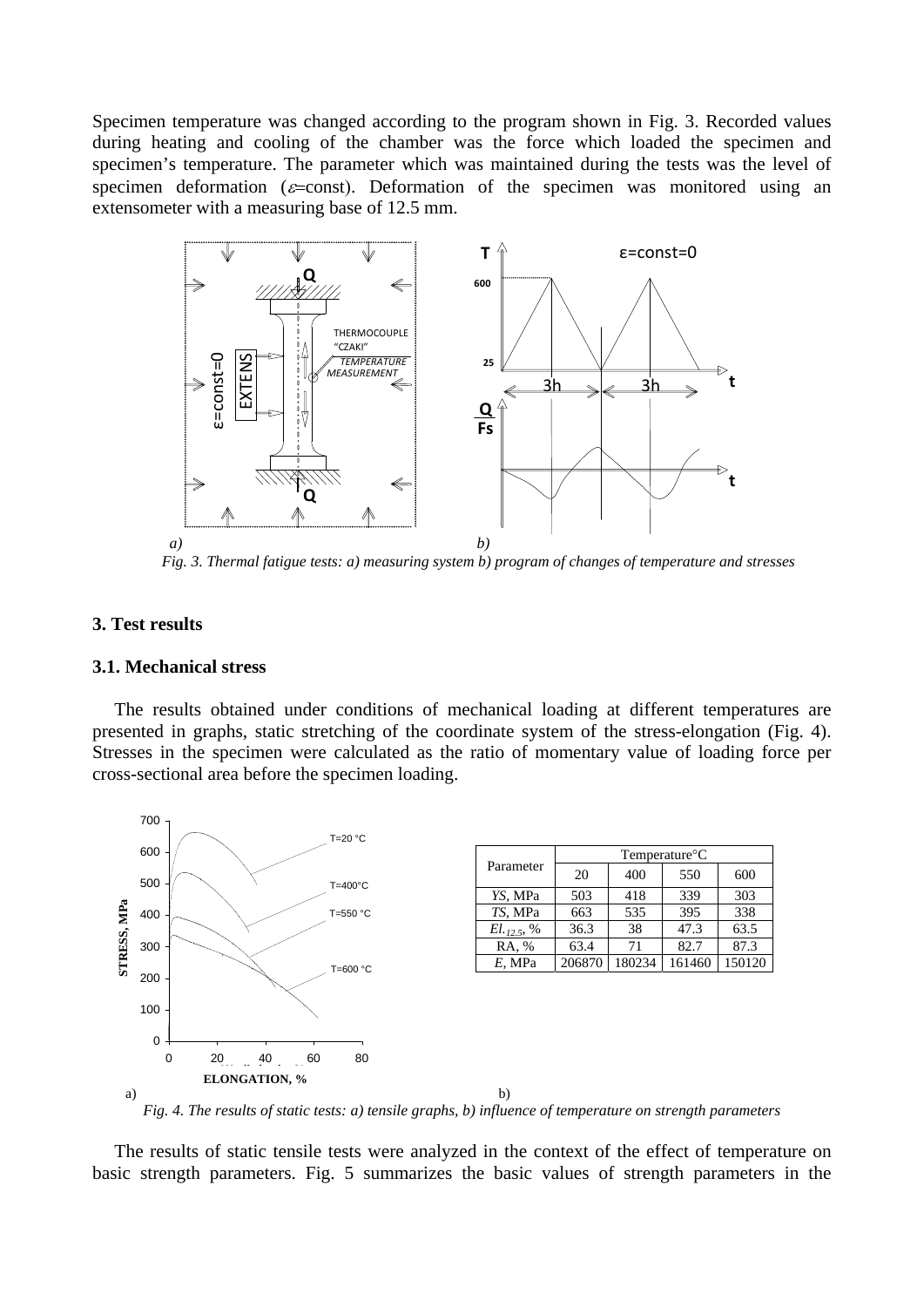function of temperature.



*Fig. 5. Influence of temperature on strength parameters: a) YS, TS, E, b) A12,5, Z* 

 As expected, the increase in temperature decreases the strength parameters Rm and Re, and slightly increases in elongation. Analysis of the graphs shows that the temperature exceeding about 450 °C enhances the effect of temperature on the parameters.

#### **3.2. Thermal loads**

Recorded strength values and temperature during the tests allowed to the analysis of the courses of the stresses in the specimen. Selected results of thermal load conditions are shown in Fig. 6 in the form of graphs of changes in function of temperature stress ( $\sigma = f(T)$ ) - Figure 6a) and the stress time  $(\sigma=f(T)$ -Fig. 6b).



*Fig. 6. Changes in stress in the function of temperature and time*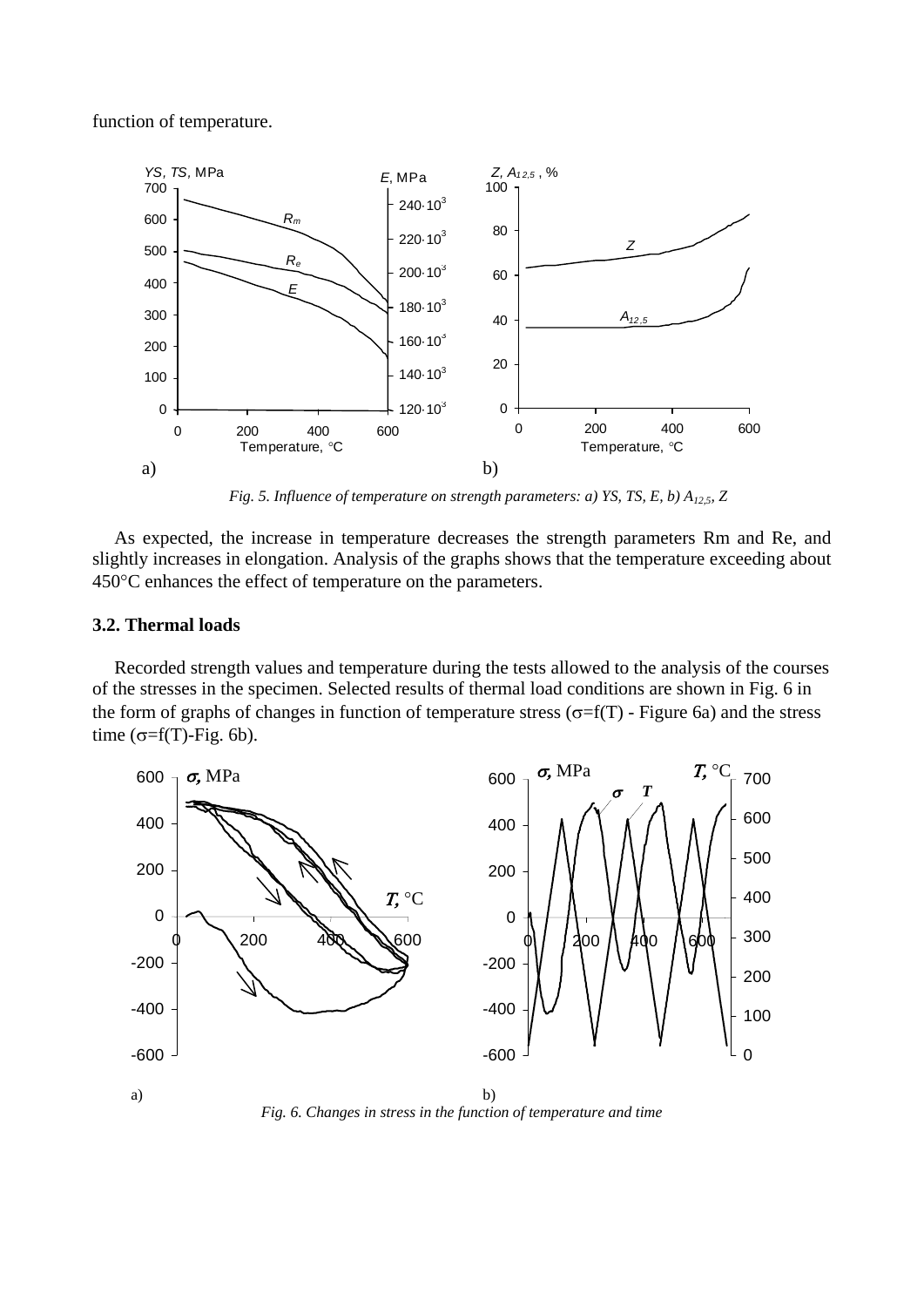On the basis of the changes of waveform of stress in the function of time it can be stated that until the temperature of about  $450^{\circ}$ C changes of stress are linear. Above this temperature plasticity of the specimen occurs and the relationship between stresses and the temperature is no longer linear. Obtained results of verification tests show possibility to realize the tests in terms of thermo mechanical fatigue on standard testing machine.



*Fig. 7. Picture of specimens after tests of thermal fatigue* 

In order to implement long-term fatigue tests it is necessary to elaborate and implement the system which would control the temperature of the specimen. Guidelines for the construction of such a system can be found in the work [2.9].

### **4. Summary**

Elevated temperature causes decrease of the strength parameters of cast steel. In the temperature of  $600^{\circ}$ C ultimate tensile strength equals about 50%; yield strength equals 60% of ultimate tensile strength cast steel determined at room temperature.

From zero pulsating temperature changes may lead to the occurrence varying stresses in the material shuttles (tension-compression). The value of maximum stress variables depends on the level temperature. Tension in the material as a result changes in temperature may exceed the yield strength.

### **References**

- [1] Chakraborti, P.C.; Mitra, M.K., 2005. Room temperature low cycle fatigue behaviour of two high strength lamellar duplex ferrite–martensite (DFM) steels. International Journal of Fatigue Volume: 27, Issue: 5, p. 511-518
- [2] Collins J.A., 1993. Failure of Materials in Mechanical Design, Analysis, Prediction, Prevention. John Wiley & Sons, New York.
- [3] Kocańda S., Kocańda A., 1989. Niskocyklowa wytrzymałość zmęczeniowa metali. PWN Warszawa.
- [4] Manson S.S., Halford G.R., 1986. Re-Examination of Cumulative Fatigue Damage Analysis – an Engineering Perspective. Engineering Fracture Mechanics 25(5/6), p. 539-571.
- [5] Mroziński S., 2008. Stabilizacja własności cyklicznych metali i jej wpływ na trwałość zmęczeniową. Wydawnictwo Uczelniane Uniwersytetu Technologiczno-Przyrodniczego w Bydgoszczy, Rozprawy Nr 128.
- [6] Mughrabi, Hael; Höppel, Heinz Werner, 2010. Cyclic deformation and fatigue properties of very fine-grained metals and alloys. International Journal of Fatigue. Volume: 32, Issue: 9, p. 1413-1427
- [7] Plumtree, A.; Abdel-Raouf H.A., 2001. Cyclic stress–strain response and substructure. International Journal of Fatigue Volume: 23, Issue: 9, p. 799-805.
- [8] PN-84/H-04334 Badania niskocyklowego zmęczenia metali.